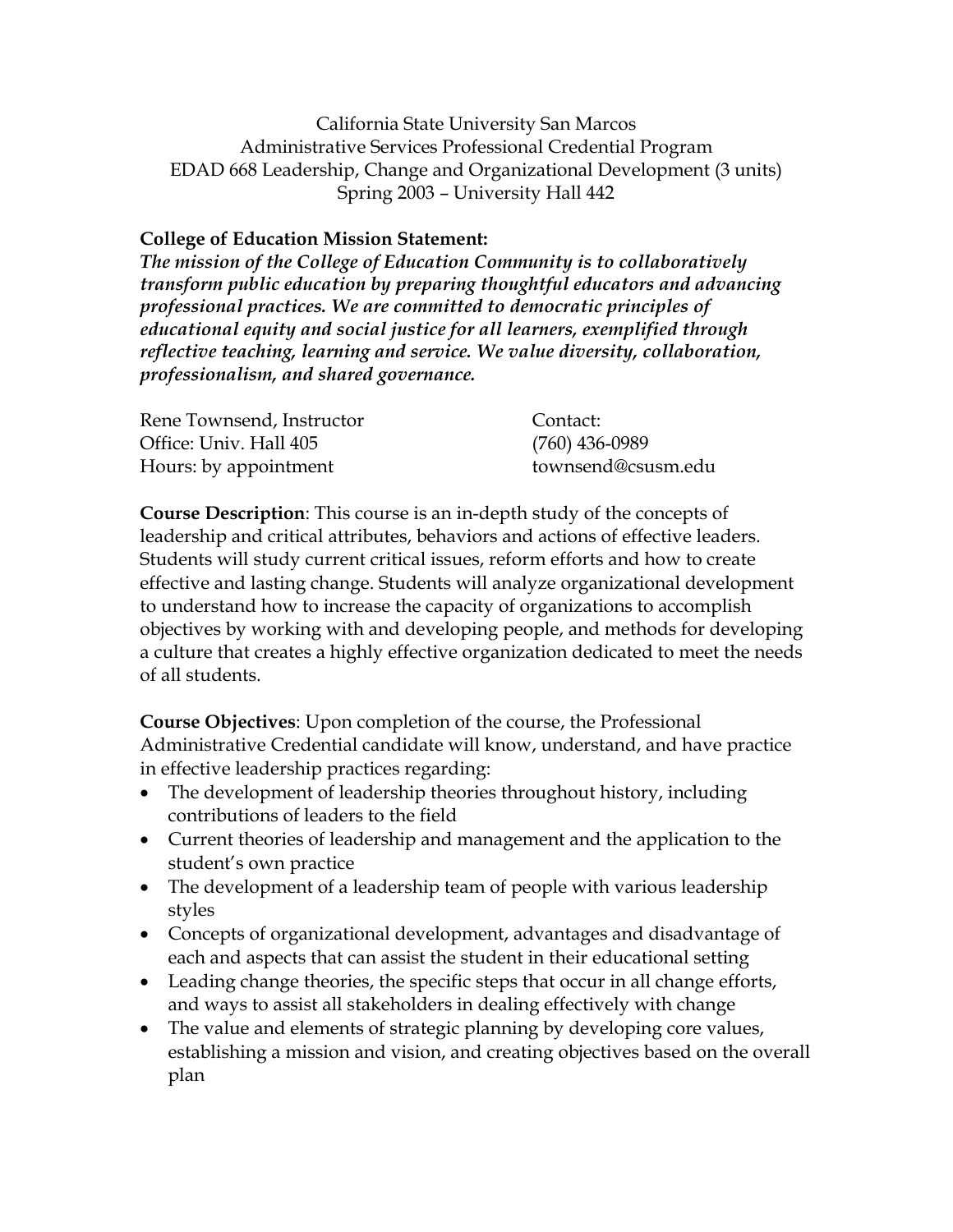- Social, economic, educational and political circumstances creating current and on-going critical issues in education
- National and global issues and their impact on school leadership in our state and nation
- Critical linkages between federal and state governments, departments of education, local boards of education, local communities and the staff of school districts

# **Teaching/ Learning Philosophy**:

The professor and all students are teachers, learners and mentors. This means we will use a variety of approaches including reading, discussion, reflection, the study and development of case studies, school and community applications, and continuous portfolio development. Each class member must be committed to active participation and to ensuring the engagement of all class members.

# **Required Reading:**

- ♦ *Power Up; Transforming Organizations Through Shared Leadership*, David Bradford & Allan Cohen (available in CSUSM bookstore)
- ♦ **One** of the following five books: (available in commercial bookstores or on line)
	- ♦ *Coloring Outside the Lines,* M. Gardner, E Enomoto, and M. Grogan; ISBN 0-7914-4581-X
	- ♦ *Good to Great,* J. Collins; ISBN 0-06-662099-6
	- ♦ *Language of Leadership,* R. Soder; ISBN 0-7879-4360-6
	- ♦ *Managing Diversity,* Elsie Cross; ISBN 1-56720-269-1
	- ♦ *Primal Leadership,* D. Goleman, R. Boyatzis, A. McKee; ISBN 1-57851-486-X
- ♦ Articles will be distributed throughout the course.

### **Attendance Policy:**

Policy of the College of Education: Due to the dynamic and interactive nature of this course, you are expected to attend all classes and participate actively. At a minimum, you must attend more than 80% of class time, or may not receive a passing grade for the course, at the discretion of the instructor. If, for any reasons, you miss two class sessions or are late (or leave early) more than three sessions, you cannot receive a grade of "A." If you miss three class sessions, your highest possible grade is a "C+." Should you have extenuating circumstances, contact the instructor as soon as possible.

You are expected to be on time for all class sessions just as you are expected to attend meetings on time and, as a leader, start meetings on time.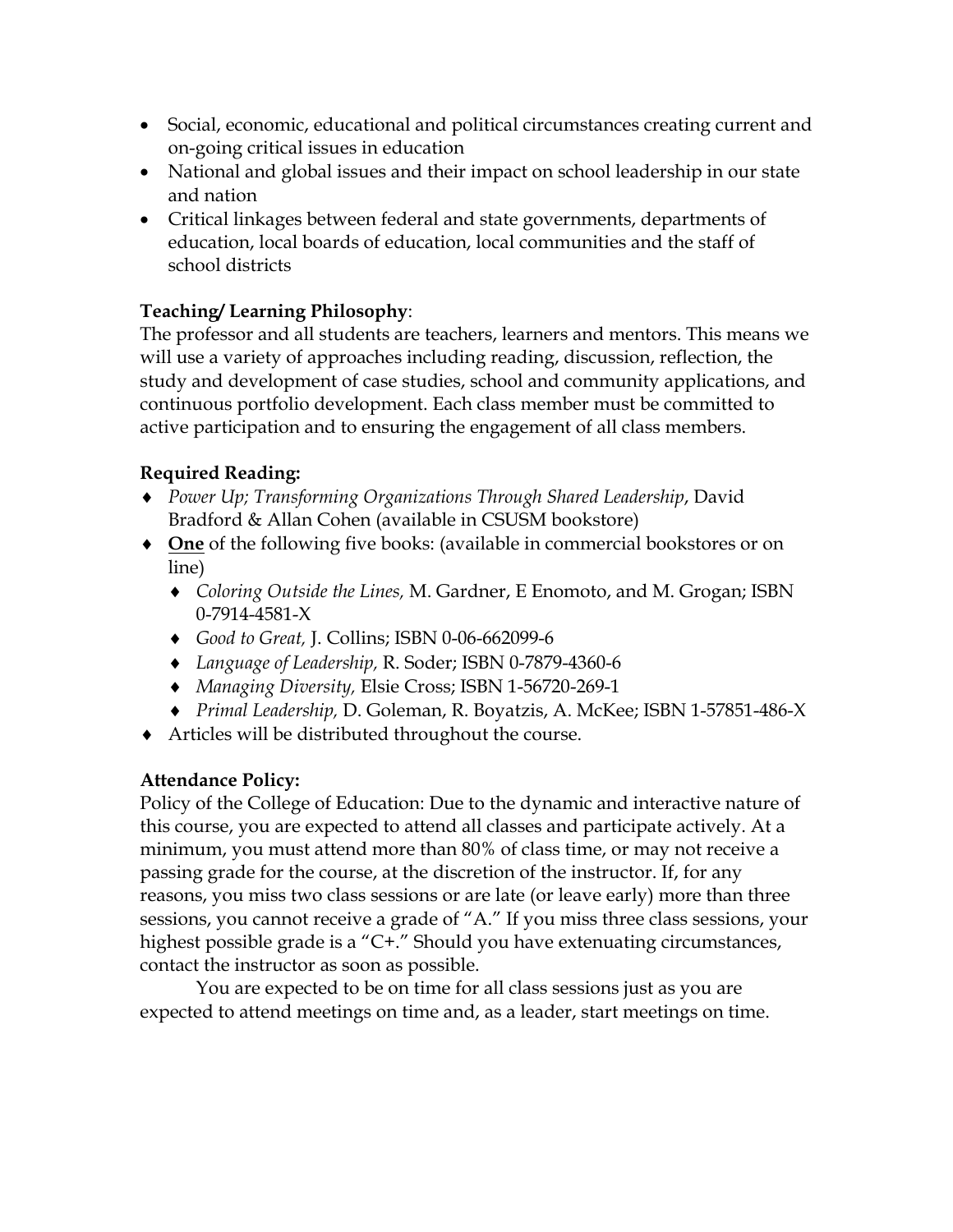**Grading Policy**: The following are expected of every student:

- $\checkmark$  Active participation in class discussions/activities.
- $\checkmark$  On time completion of all course requirements.
- $\checkmark$  Demonstration of learning, thinking, stretching, listening, reflecting and encouraging classmates to do the same.
- $\checkmark$  Evidence of breadth and depth of gathering information, both print and on-line information, ideas from educational professionals and others in fields with impact on education
- $\checkmark$  A high level of scholarship is expected of all students; only graduate level quality work will be accepted.
- $\checkmark$  Written assignments and class involvement are each approximately 50% of the final grade.
- $\checkmark$  If you meet the above expectations with graduate level quality, you will earn a grade of "A."
- $\checkmark$  All work is to be in 12 font, double-spaced with 1" margins at the top, bottom, and sides.
- $\checkmark$  Late work is marked down one grade for each 1 7 days it is late

The instructor will review CLAD competencies to be addressed in the course.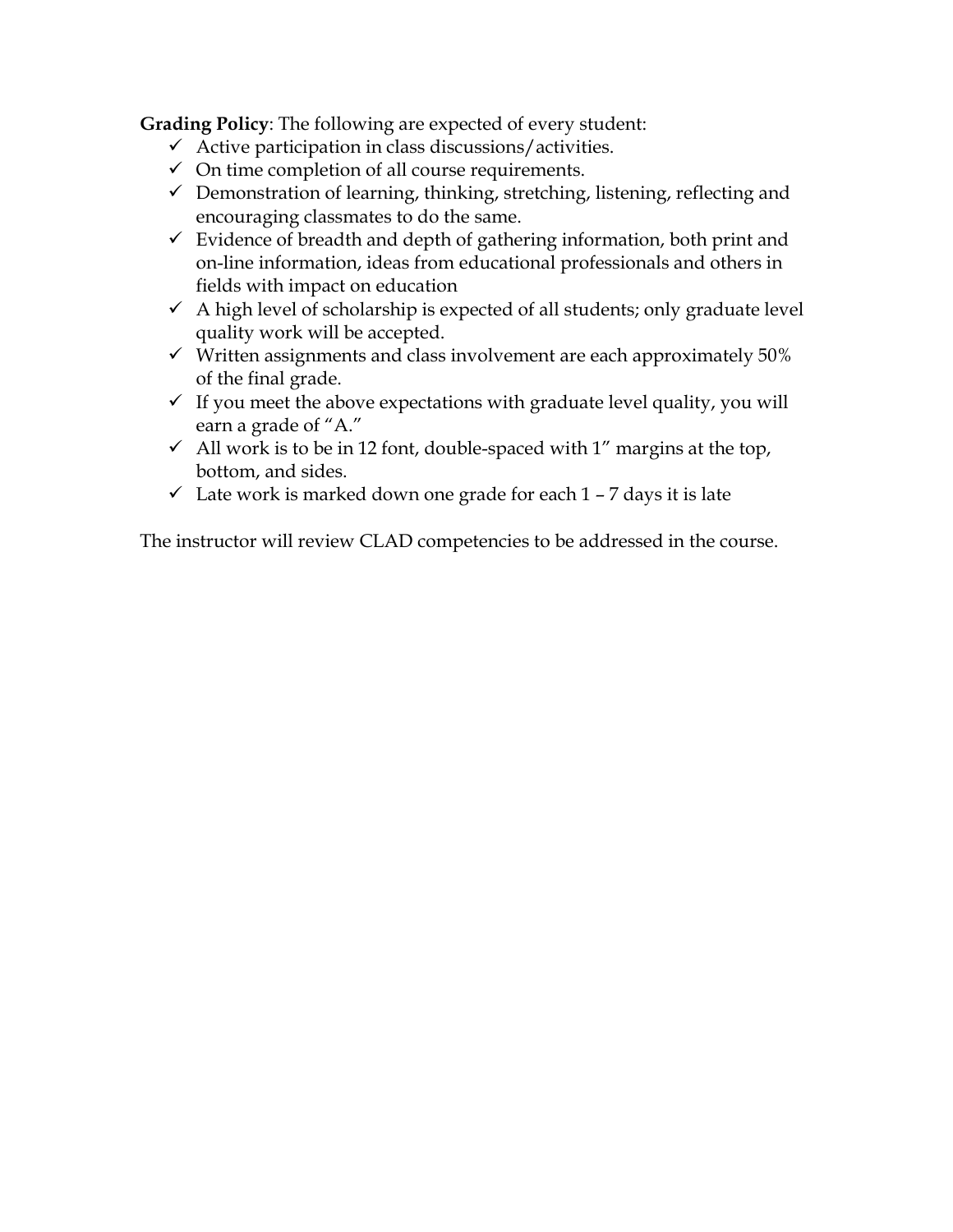#### **TENTATIVE – 2/4/03 Class Schedule and Assignment due dates (subject to revision) EDUC 668 – Spring 2003**

#### *Please note the first night of class is February 4.*

*Note: We will meet 10 times for the same amount of time as is typical for the 15 week sequence.*

Class 1 – February 4 – Overview of Course Introduction of Class Introduction and Chapter 1 of required text Review all class guidelines and assignments Selection of book & case study topic

Class 2 – February 11 –Text chapters 2 & 3

- Class 3 February 18 –Text chapters 4 & 5
- Class 4 February 25 –Text chapters 6 & 7 Share team analysis – oral sharing/brainstorm response

Class 5 – March 4 – Text chapters 8 & 9  **Team Analysis due**

- Class 6 March 11 Text chapter 10 In class discussion of case study/colleague feedback Discussion of books in groups
- Class 7 March 18 Discuss text chapter 11  **Case Study draft due**
- April 3 **No Class – Spring Break**
- Class 8 April 10 Text chapter 12 Case study drafts returned
- Class 9 April 17 **Oral book report** by groups W**ritten Book Review due** Share case studies with class
- Class 10 April 24 Share case studies with class **Oral book report** by groups  **Final written Case Study due**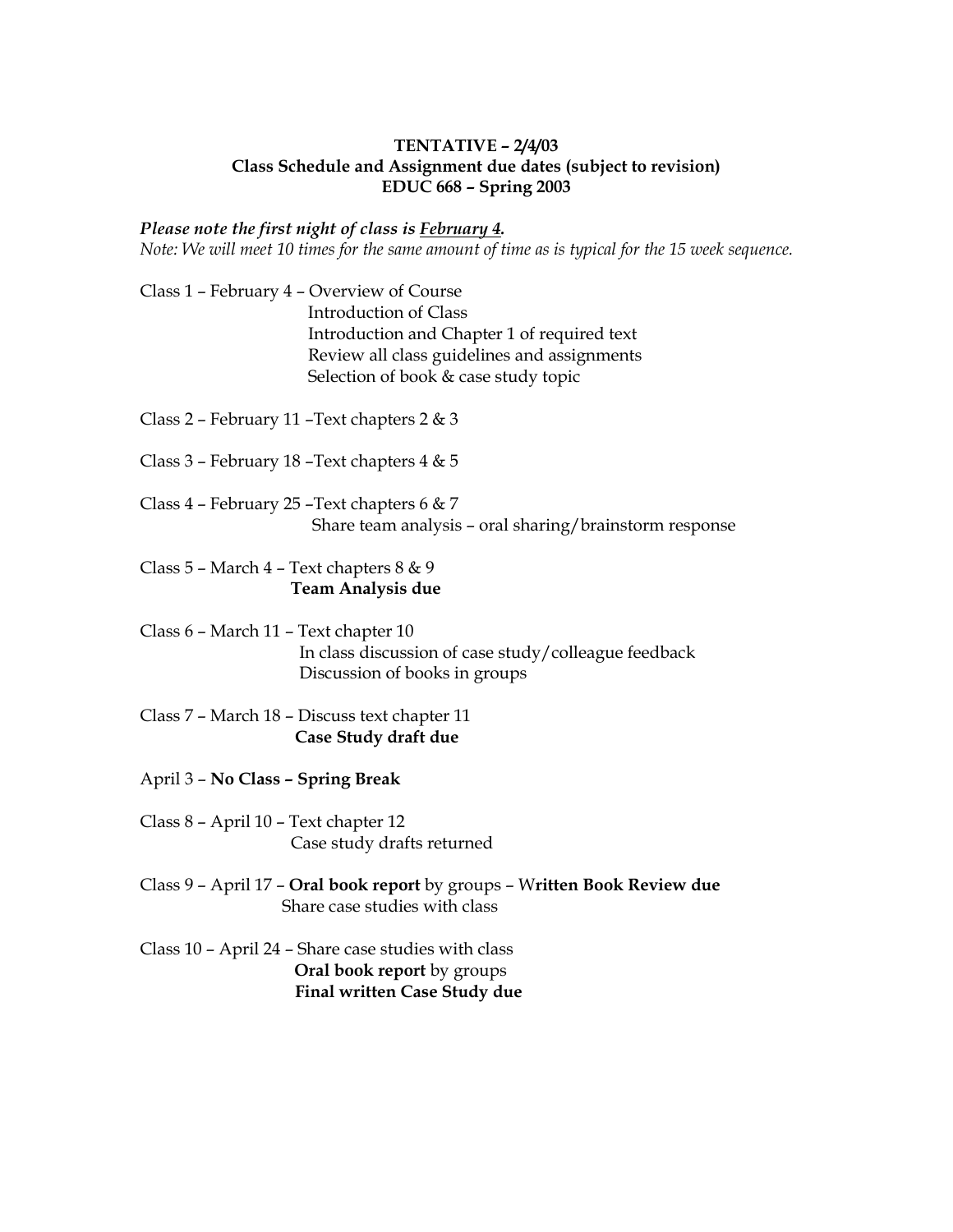### Guidelines for EDUC 668 Assignments – Spring 2003 See class schedule for due dates

A. **Case Study** – Recommend case studies be done in teams of two or three

### **Case Overview**

Case studies provide a means of learning that enables students to apply concepts to real-world situations. Cases should be developed to assist students in thinking through complex problems or dilemmas, stimulate discussion, and draw readers into thinking deeply and broadly, analyzing approaches and potential solutions.

#### **Assignment Overview**

Students will prepare a written case study and an oral presentation according to the guidelines below.

### **1. Written Guidelines**

Cases are best presented in narrative formats that allow the reader to get as close to the situation as possible. They should present enough detailed information on the situation and participants to allow the reader to comprehend the complexities behind any decisions that might need to be made by the primary characters and organizations involved.

Each case must be 10 – 20 pages, double-spaced, 12-point font, and have the following components:

- a. A general introduction and background on the main issue.
- b. An introduction to the key characters be sure to go beyond the readily obvious.
- c. An overview of the challenges faced by the individuals and/or organizations, including subsidiary issues.
- d. Possible actions that could be taken and the pros and cons of each
- e. Decision point or points: Describe at what point the main character(s) faced a compelling decision – one that needed to be made.
- f. Some of the issues related to the decision or likely decision.
- g. Ethical implications for the main character(s).
- h. A set of questions to consider minimum of 5. Structure these questions to help students explore the complexities of the case.
- i. List of sources used: articles, school/district documents, on-line resources, interviews, etc.

**Process for development** (See the schedule for due dates)

- a. Prepare a "draft" of your case study; make it as thorough as possible according to the guidelines.
- b. Present the case to a group of your colleagues in class for feedback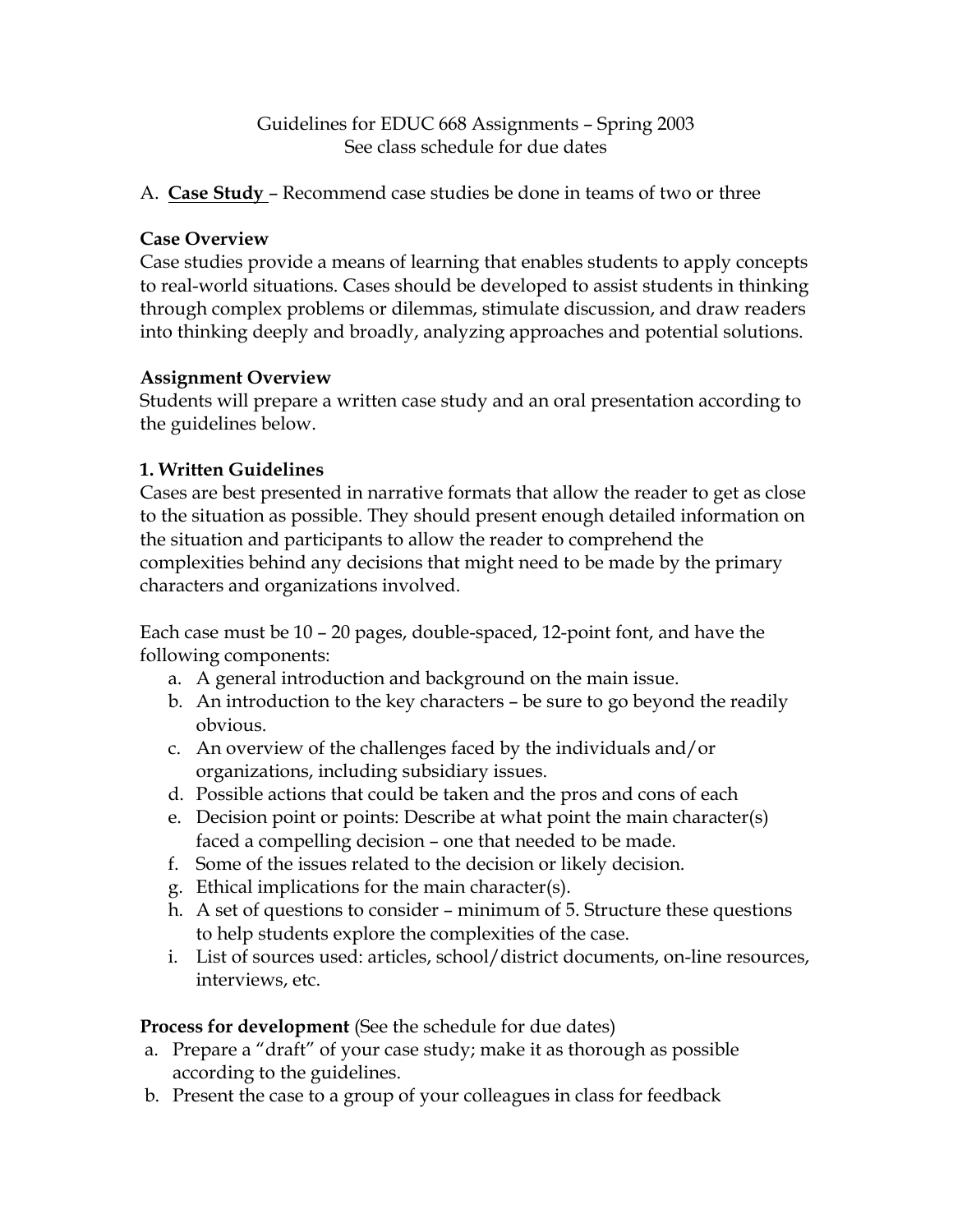- c. Redo case study based on colleague input
- d. Turn in revised draft to instructor
- e. Revise case study based on instructor feedback/questions
- f. Turn in final case study be sure it is proofread carefully

### **2. Oral Presentation**

- a. Present an overview of your case study
- b. Lead a discussion of your case study based on your key questions
- c. Remember this is not a lecture, but a discussion. Your job is to elicit responses and promote interaction.

### **B. Book Review and Oral Report**

Choose one of the five books listed on the syllabus – read it, prepare an expanded book review, and give an oral report to the class with your group.

**1. Written Review**: The following are the guidelines used for reviewers of AASA (American Association of School Administrators) book reviews. **You are to follow these guidelines, except your review should be 4 pages (about 1000 words, 12 – 16 paragraphs.) You are to give the key points as they relate to the focus of this class "leadership, change, and organizational development."**

AASA's purpose is to give readers guidance in spending their money and committing their time. AASA provides the book reviews as a consumer service.

- Reviews should be written clearly (i.e., without jargon), concisely and cogently. Provide a critique of the book's merits, but please do not offer a chapter-by-chapter rundown of contents. If the book would or would not be particularly helpful in the hands of a superintendent, central office or site administrator, say so. And please do not use this hackneyed phrase: "This book is a must-read."
- Limit your review to no more than 2 **(4)** pages double-spaced (that's 6-8 **(12 – 16)** paragraphs, **approximately 1000 words**). Use 12-point font.
- Type your byline at the top of the review and identify your position.
- Within the first or second paragraph, state the book's title and mention the author's name and his or her position, if you know it.
- Devote the last paragraph (in parentheses) to ordering information. List, in this order, the following: title, author, publisher, publisher's address, year of publication, number of pages (and indicate "with index" if relevant), and cost of the book in hardcover and/or softcover, if the latter information is available to you.
- A page of book reviews from AASA's The School Administrator will be distributed for reference.